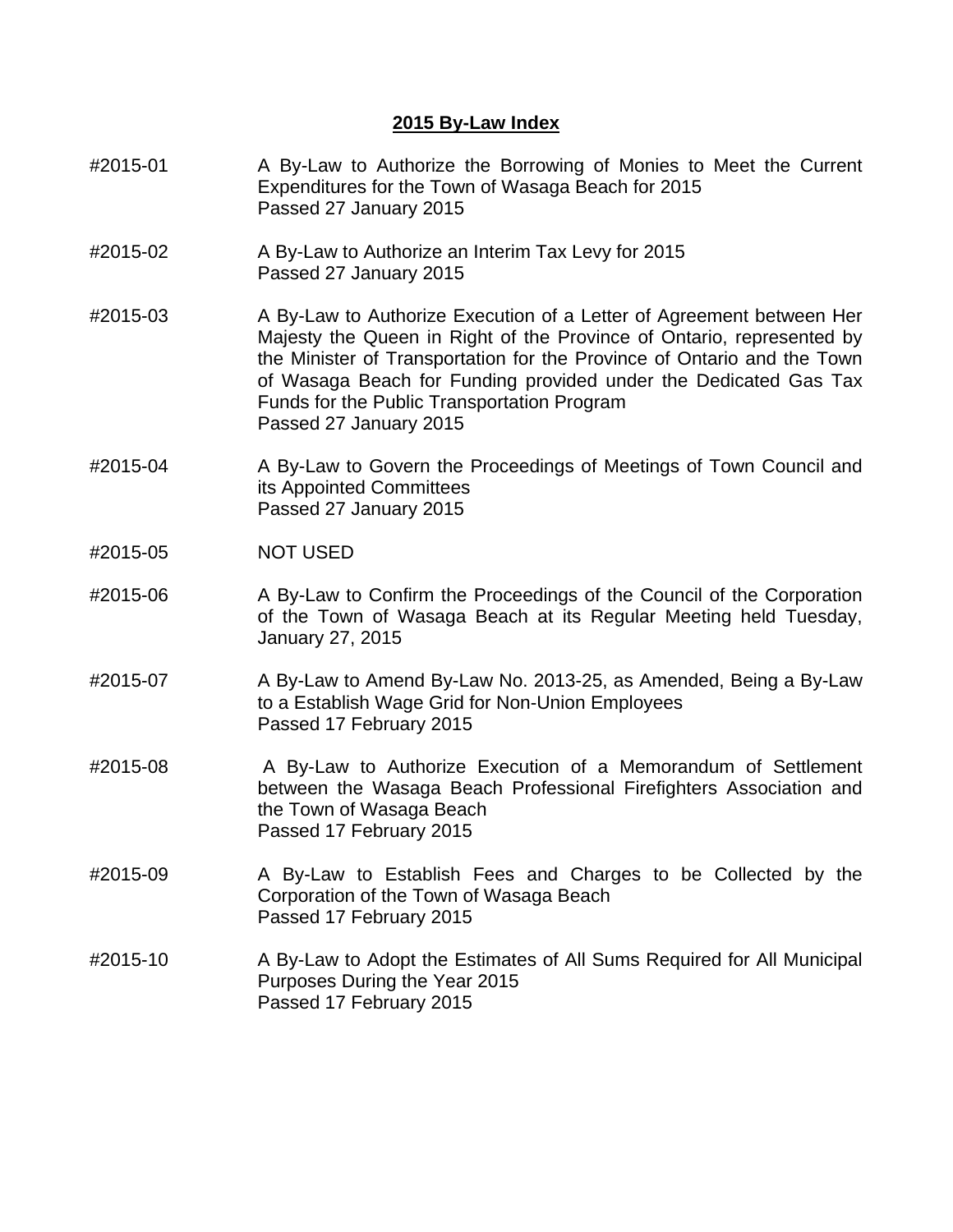| #2015-11 | A By-Law to Amend By-Law No. 2007-38, Being a By-Law to License,<br>Regulate and Govern Businesses Carried On Within the Municipality<br>(Taxi Cabs)<br>Passed 17 February 2015                                                 |
|----------|---------------------------------------------------------------------------------------------------------------------------------------------------------------------------------------------------------------------------------|
| #2015-12 | A By-Law to Confirm the Proceedings of the Council of the Corporation<br>of the Town of Wasaga Beach at its Regular Meeting held Tuesday,<br>February 17, 2015                                                                  |
| #2015-13 | A By-Law to Amend By-Law No. 2013-25, As Amended Being a By-Law<br>to Establish a Wage Grid for Non-Union Employees<br>(correcting – repeals #2015-07)<br>Passed 24 March 2015                                                  |
| #2015-14 | A By-Law to Deem Part of Registered Plan 825 Town of Wasaga Beach,<br>Not To Be A Registered Plan of Subdivision<br>(Lots 30 & 31, Jack Street)<br>Passed 24 March 2015)                                                        |
| #2015-15 | A By-Law to Amend Town of Wasaga Beach Comprehensive Zoning By-<br>Law No. 2003-16, As Amended<br>(776 Sunnidale Road South)<br>Passed 24 March 2015                                                                            |
| #2015-16 | A By-Law to Amend Town of Wasaga Beach Comprehensive Zoning By-<br>Law No. 2003-60, As Amended<br>(936 Shore Lane)<br>Passed 24 March 2015                                                                                      |
| #2015-17 | A By-Law to Appoint Municipal Law Enforcement Officers and Property<br>Standards Officers for the Town of Wasaga Beach<br>(Lauren Dykstra)<br>Passed 24 March 2015                                                              |
| #2015-18 | A By-Law to Appoint Municipal Law Enforcement Officers for the Town of<br>Wasaga Beach<br>(Hanna Marshall, Mackenzie Bramhall, Lucas Colameco, Jessica<br>Robitaille, Elizabeth Duni, Jensen Cornelius)<br>Passed 24 March 2015 |
| #2015-19 | A By-Law to Prescribe and Authorize the Rates of Speed Within The<br>Town of Wasaga Beach<br>(40km – Main St. from River Avenue Crescent to Beck St.)<br>Passed 24 March 2015                                                   |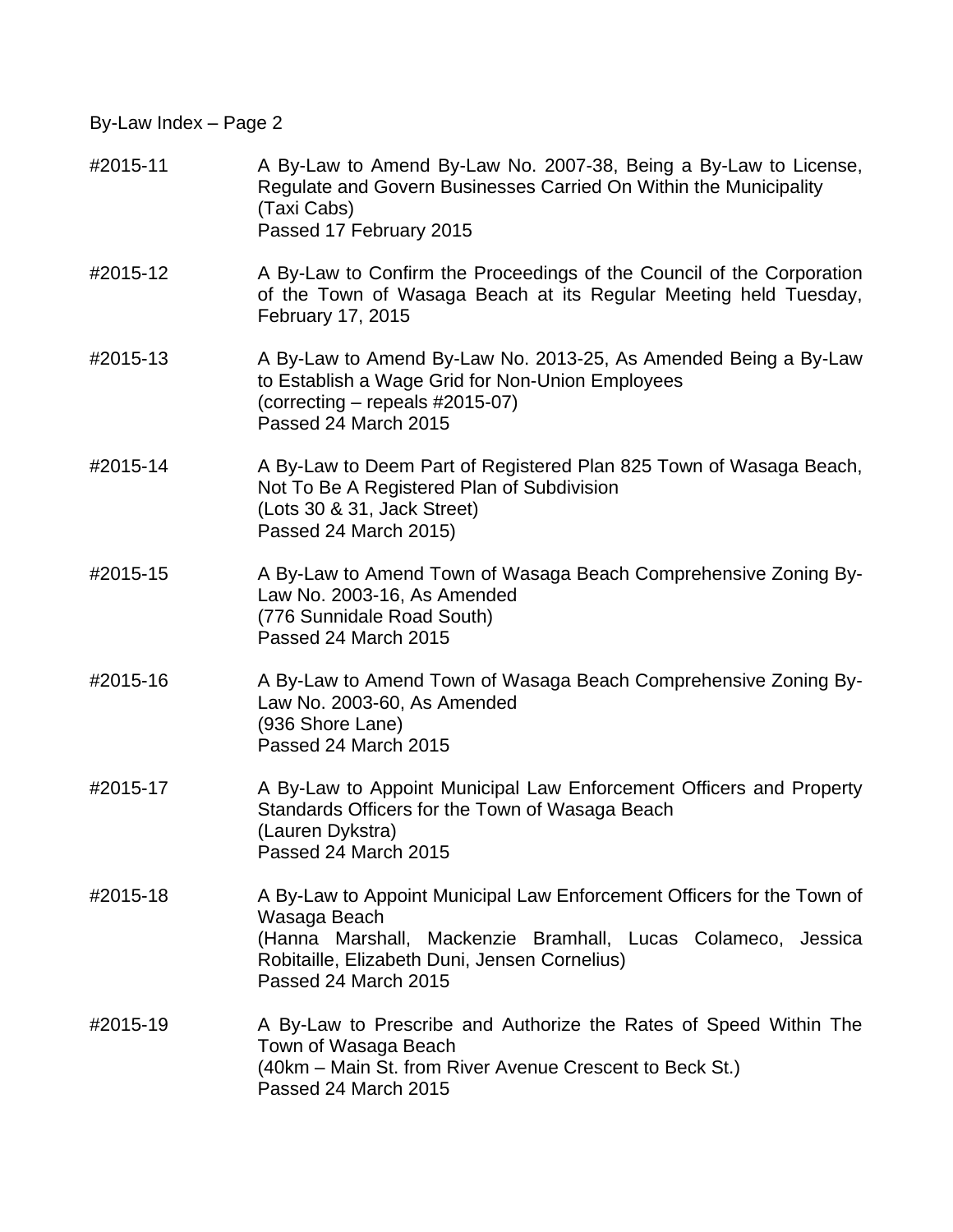| #2015-20 | A By-Law to Assume a Portion of Schooner Drive, Part 2, Registered<br>Plan 51R-5525<br>(Part 2 only)<br>Passed 24 March 2015                                                                                                |
|----------|-----------------------------------------------------------------------------------------------------------------------------------------------------------------------------------------------------------------------------|
| #2015-21 | A By-Law to Appoint an Interim Animal Control Officer for the Town of<br>Wasaga Beach<br>(Eric Bronee o/a Redneck Wildlife Control)<br>Passed 24 March 2015                                                                 |
| #2015-22 | A By-Law to Authorize the Execution of a Tax Arrears Extension<br>Agreement<br>(Patrick Harrison, 23 7 <sup>th</sup> Lane)<br>Passed 24 March 2015                                                                          |
| #2015-23 | A By-Law to Confirm the Proceedings of the Council of the Corporation<br>of the Town of Wasaga Beach at its Regular Meeting held Tuesday,<br>March 25, 2015                                                                 |
| #2015-24 | A By-Law to Establish and Adopt Guidelines For A Historical Significance<br>and Appreciation Award Program for the Town of Wasaga Beach<br>Passed 28 April 2015                                                             |
| #2015-25 | A By-Law to Establish the Tourism and Events Advisory Committee and<br>Adopt Terms of Reference for the Town of Wasaga Beach<br>Passed 28 April 2015                                                                        |
| #2015-26 | A By-Law to Establish the High School Task Force and Adopt Terms of<br>Reference for the Town of Wasaga Beach<br>Passed 28 April 2015                                                                                       |
| #2015-27 | A By-Law to Authorize the Mayor and Clerk to Execute a Memorandum<br>of Understanding Agreement between The Corporation of the Town of<br>Wasaga Beach and Dr. Toni Basinski for a Medical Practice<br>Passed 28 April 2015 |
| #2015-28 | A By-Law to Authorize Execution of an Agreement Between the Wasaga<br>Beach Farmers Market Organizing Committee and the Town of Wasaga<br><b>Beach</b><br>Passed 28 April 2015                                              |
| #2015-29 | A By-Law to Authorize Execution of an Indemnification Agreement<br>Between Hamount Investments Ltd. and the Town of Wasaga Beach<br>Passed 28 April 2015                                                                    |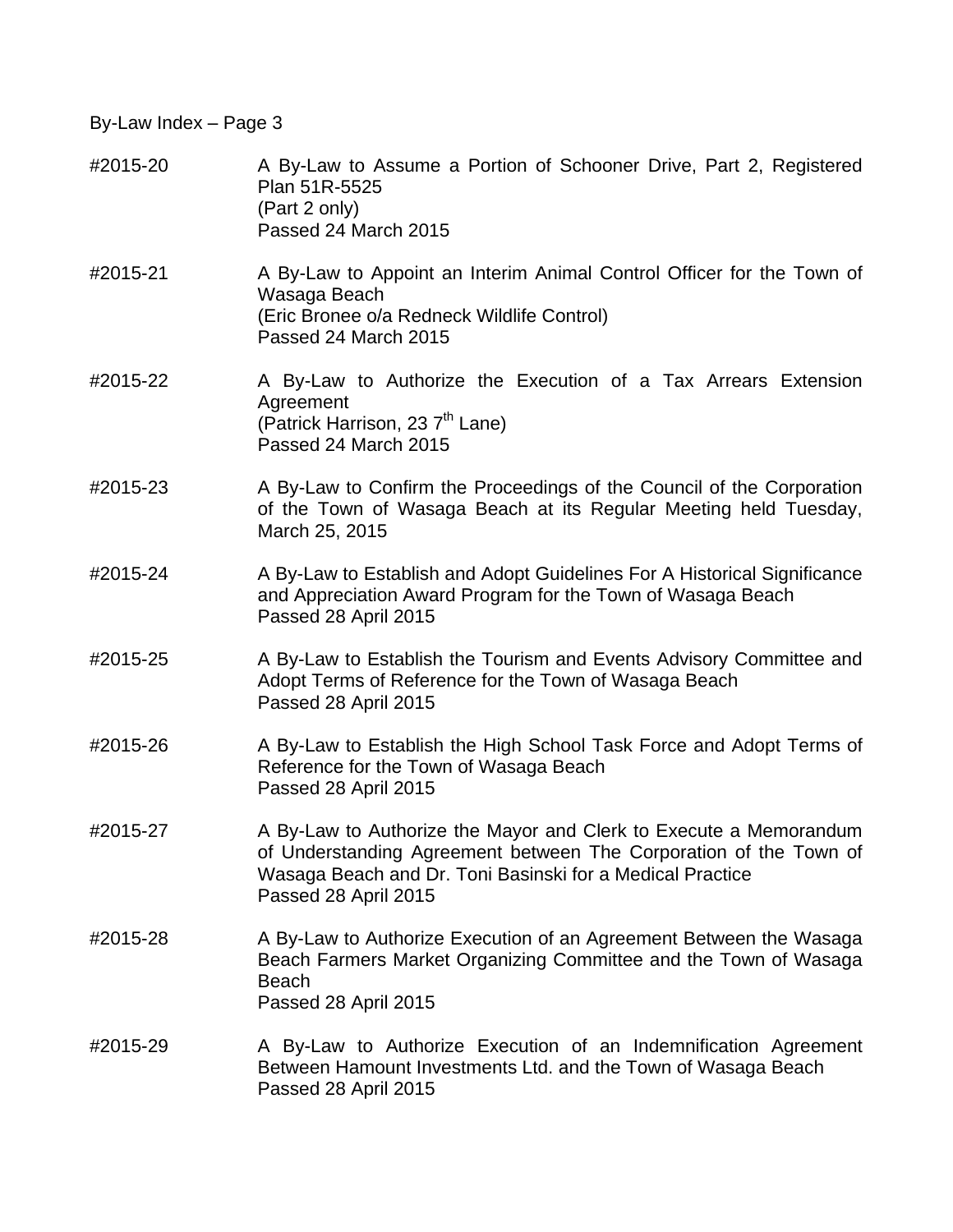- #2015-30 A By-Law to Deem Part of Registered Plan 930 Town of Wasaga Beach, Not To Be A Registered Plan of Subdivision (Lot 61 & 62, Plan 930 – Vella) Passed 28 April 2015
- #2015-31 A By-Law to Set the Tax Rates and to Levy Taxes for the Year 2015 Passed 28 April 2015
- #2015-32 A By-Law to Authorize the Mayor and Clerk to Execute Agreements and Documents Regarding the Purchase of Land (Beach Area 1 properties) Passed 28 April 2015
- #2015-33 A By-Law of the Corporation of the Town of Wasaga Beach to Authorize the Submission of an Application to The Ontario Infrastructure and Lands Corporation ("OILC") for Financing the Land Purchase of Beachfront Properties as Authorized under By-Law 2015-32; To Authorize Temporary Borrowing from OILC to Meet Expenditures in Connection with Such Works; and to Authorize Long Term Borrowing from OILC for Such Works Through the Issue of Debenture (Beach Area 1 purchase borrowing)

Passed 28 April 2015

- #2015-34 A By-Law to Authorize the Borrowing of Monies For the Purchase of the Beachfront Properties from Wasaga Beach Waterfront Developments (Beach Area 1 purchase borrowing TD Bank) Passed 28 April 2015
- #2015-35 A By-Law to Authorize Execution of an Agreement between C.A. Sellers Cleaning Services Limited and the Town of Wasaga Beach Passed 28 April 2015
- #2015-36 A By-Law to Confirm the Proceedings of the Council of the Corporation of the Town of Wasaga Beach at its Regular Meeting held Tuesday, April 28, 2015.
- #2015-37 A By-Law to Confirm the Proceedings of the Council of the Corporation of the Town of Wasaga Beach at its Special Meeting held Monday, May 11, 2015 Passed 26 May 2015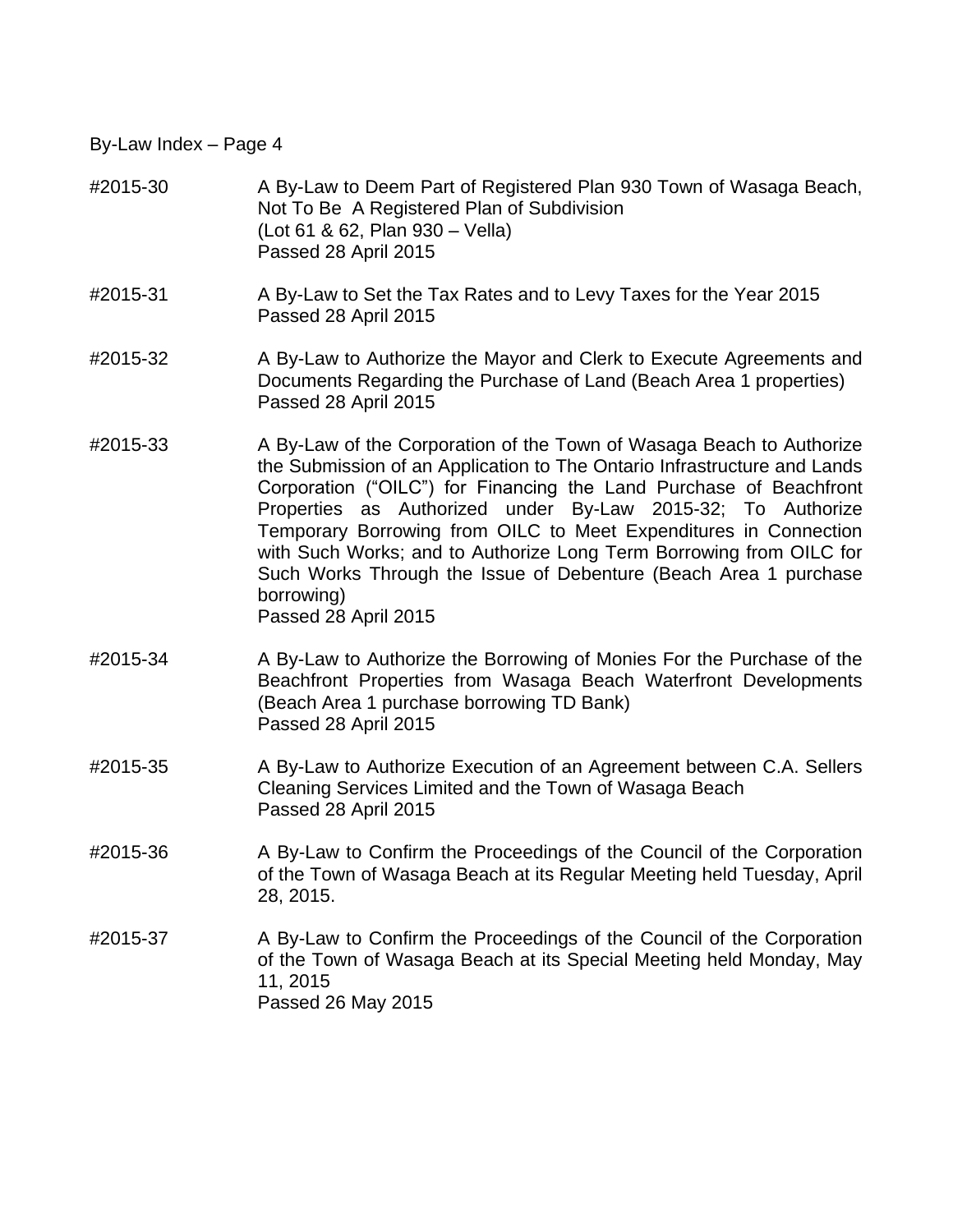## #2015-38 A By-Law to Authorize the Construction of Robinson Road between 58<sup>th</sup> Street and Violet Street (Referred to as "Phase 2" of the Development Servicing Area), as a Local Improvement Under the Provisions of the Municipal Act, 2001 Passed 26 May 2015

- #2015-39 A By-Law to Authorize the Street Name Change of Powerline Road to Veterans Way and to Name Parkette to Peacekeepers Park Passed 26 May 2015
- #2015-40 A By-Law to Amend Town of Wasaga Beach Comprehensive Zoning By-Law No. 2003-60, As Amended (Pine Valley Homes (Wasaga Heights) – Pt. Lot 2, Con. 15 WITHDRAWN
- #2015-41 A By-Law to Adopt a Stop Sign Installation Policy Passed 26 May 2015
- #2015-42 A By-Law to Confirm the Proceedings of The Council of the Corporation of the Town of Wasaga Beach at its Regular Meeting held Tuesday, May 26, 2015
- #2015-43 A By-Law of the Corporation of the Town of Wasaga Beach to Authorize the Borrowing upon Serial Debentures in the Principal Amount of \$6,900,000.00 Towards the Cost of the Land Acquisition (Beachfront Properties) Passed 23 June 2015
- #2015-44 A By-Law to Amend By-Law No. 2015-09, Being a By-Law to Establish Fees and Charges to be Collected by the Corporation of the Town of Wasaga Beach (Cemetery Fees) Passed 23 June 2015
- #2015-45 A By-Law to Assume Certain Streets and the Associated Services in the Town of Wasaga Beach for Coral Sunrise Subdivision (Phase 1, 2A, 2B, 2C, 2D) Registered Plan 51M-636 (Trailwood Place, Foxwood Crescent, Cranberry Heights, Royal Beech Dr., Regina Boulevard, Fawndale Crescent, Honeysuckle Way) Passed 23 June 2015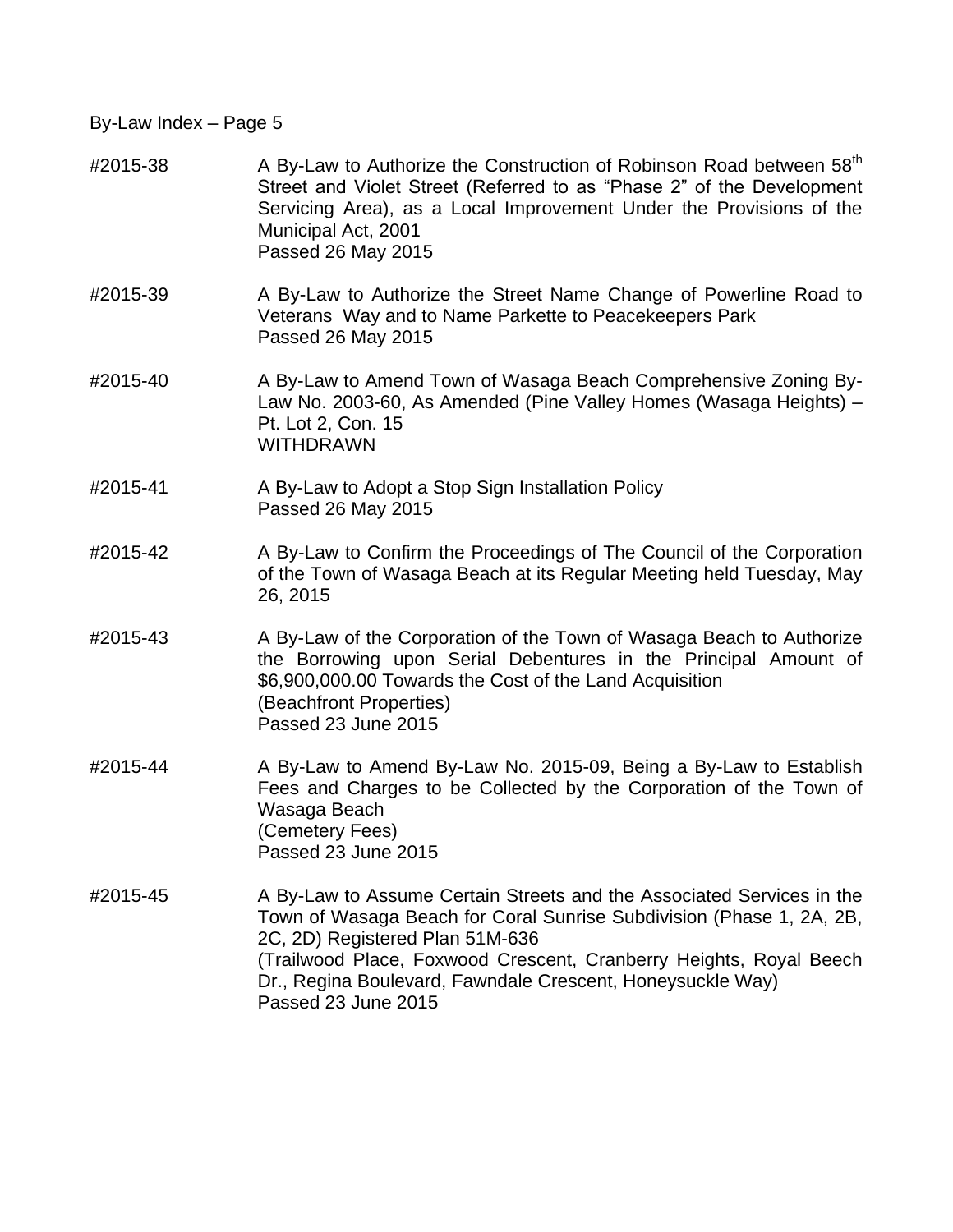#2015-46 A By-Law to Amend By-Law No. 2015-04 Being a By-Law to Govern the Proceedings of the Meetings of Town Council and its Appointed Committees. Passed 23 June 2015 #2015-47 A By-Law to Establish and Adopt a Code of Conduct for the Council of the Town of Wasaga Beach Passed 23 June 2015 #2015-48 A By-Law to Confirm the Proceedings of the Council of the Corporation of the Town of Wasaga Beach at its Regular Meeting held Tuesday, June 23, 2015 #2015-49 A By-Law to Authorize the Execution of a Tax Arrears Extension Agreement (Lawrence Merrick, 38 Arcadia Rd.) Passed 28 July 2015 #2015-50 A By-Law to Authorize the Execution of a Tax Arrears Extension Agreement (Gregory Aiken, 10 Rapid St.) Passed 28 July 2015 #2015-51 A By-Law to Authorize the Execution of a Tax Arrears Extension Agreement (Robert Maticevic, 30 Kelley Crescent) Passed 28 July 2015 #2015-52 A By-Law to Authorize Execution of an Agreement Between The Mosaic Sales Solutions Canada Operating Co. (Beve Sampling) and the Town of Wasaga Beach Passed 28 July 2015 #2015-53 A By-Law to Amend By-Law No. 2013-25, As Amended, Being a By-Law to Establish a Ladder Chart and Wage Grid for Non-Union Employees Passed 28 July 2015 #2015-54 A By-Law to Amend Town of Wasaga Beach Comprehensive Zoning By-Law No. 2003-60, As Amended (Pine Valley Development - Wasaga Heights  $-40<sup>th</sup>$  St. Pt. Lot 2, Con. 15) Passed 28 July 2015 #2015-55 A By-Law to Designate a Head for the Purposed of the *Municipal Freedom of Information and Protection of Privacy Act* (Town Clerk) Passed 28 July 2015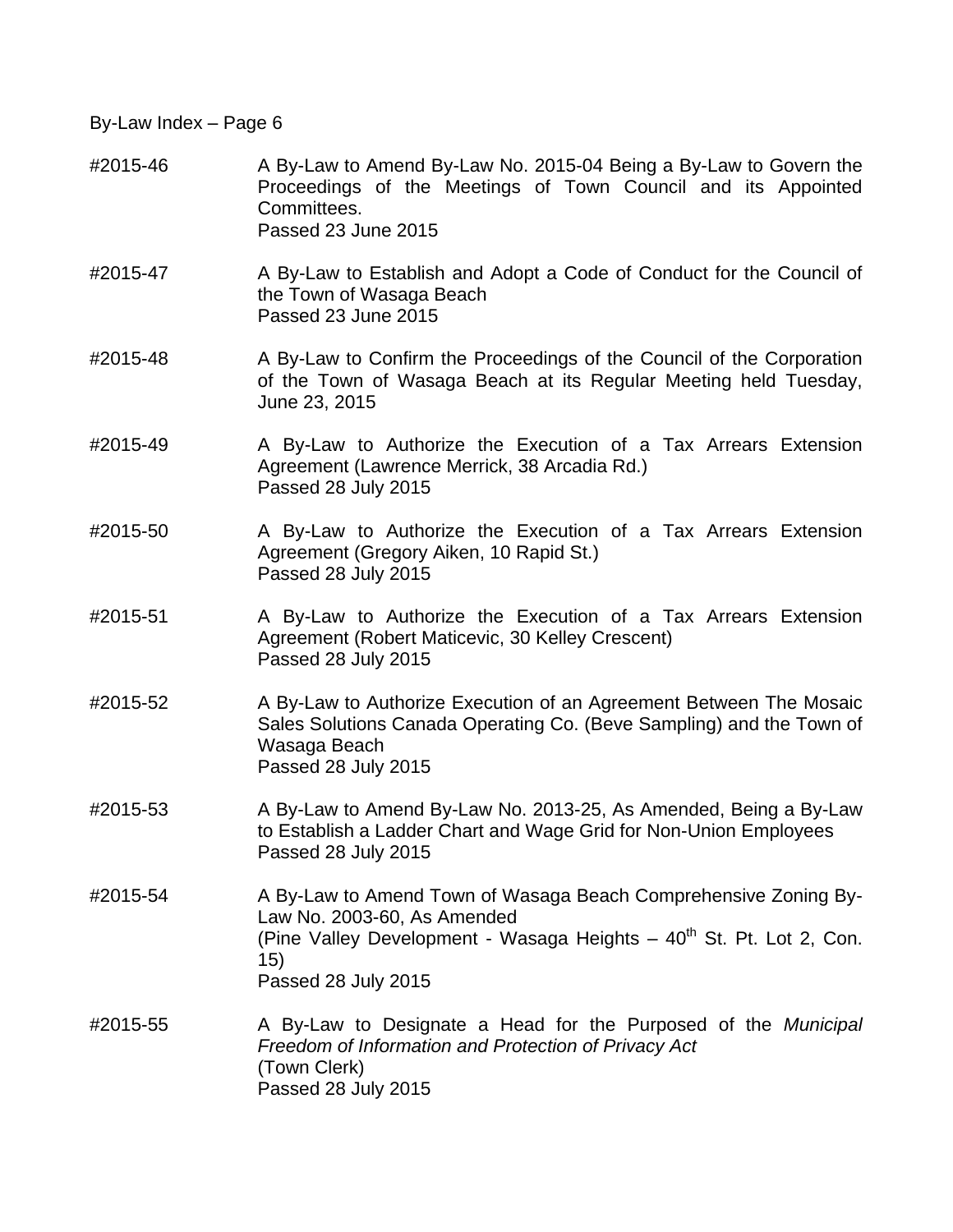- #2015-56 A By-Law to Confirm the Proceedings of the Council of the Corporation of the Town of Wasaga Beach at its Regular Meeting held Tuesday, July 28, 2015
- #2015-57 A By-Law to Authorize the Stop-Up and Closure of the Unopened Road Allowance forming Part of Wasaga Avenue on Registered Plan 525, Reference Plan 51R-39713 Passed 25 August 2015
- #2015-58 A By-Law to Authorize the Assumption of Part of the Road Allowance forming Part of 4<sup>th</sup> Street, 5<sup>th</sup> Street and 6<sup>th</sup> Street on Registered Plan 525, Reference Plan 51R-39713 Passed 25 August 2015
- #2015-59 A By-Law to Authorize the Stop-Up and Closure of the Unopened Road Allowance forming Part of Lake Avenue on Registered Plan 360, Reference Plan 51R-39706 Passed 25 August 2015
- #2015-60 A By-Law to Authorize the Assumption of Part of the Unopened Road Allowance forming Part of Lake Avenue on Registered Plan 360, Reference Plan 51R-397-6 as Spruce Street and Main Street Passed 25 August 2015
- #2015-61 A By-Law to Authorize Execution of an Agreement Between the Wasaga Beach Professional Firefighters Association and the Town of Wasaga Beach (January 2, 2013 – December 31, 2014) Passed 25 August 2015
- #2015-62 A By-Law to Authorize Execution of an Agreement with the Township of Springwater for Plans Examiner Services Passed 25 August 2015
- #2015-63 A By-Law to Adopt Amendment to the Town of Wasaga Beach Official Plan (OPA 39 – Hamount – RRE – Beachway Trail) Passed 25 August 2015
- #2015-64 A By-Law to Amend Town of Wasaga Beach Comprehensive Zoning By-Law No. 2003-60, as Amended (Hamount – RRE – Beachway Trail) Passed 25 August 2015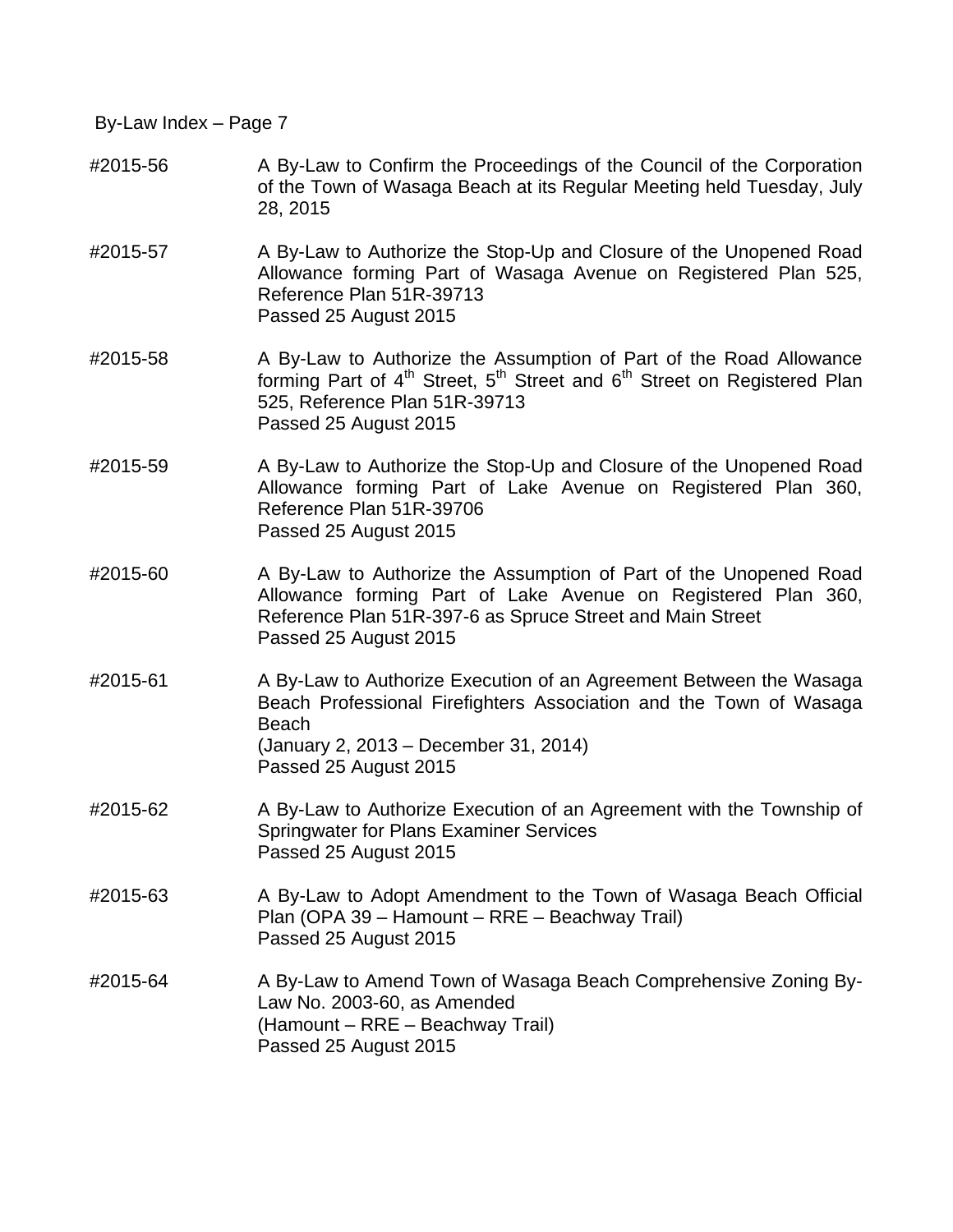$\text{\#2015-65}$  A By-Law to Authorize the Construction of Robinson Road between 58<sup>th</sup> Street and Violet Street (Referred to as "Phase 2" of the Development Servicing Area), as a Local Improvement by By-Law under the provisions of the *Municipal Act,* 2001 (Special Charges) Passed 25 August 2015 #2015-66 a By-Law to Authorize the Execution of a Tax Arrears Extension Agreement (Liliana Miglionico – 1 Oriole Crescent) Passed 25 August 2015 #2015-67 A By-Law to Confirm the Proceedings of the Council of the Corporation of the Town of Wasaga Beach at its Regular Meeting held Tuesday, August 25, 2015 #2015-68 A By-Law to Authorize the Stop-Up and Closure of the Unopened Road Allowance of Lake Avenue on Registered Plan 360, Reference Plan 51R-39706 and to Rescind By-Law 2015-59 Passed September 22, 2015 #2015-69 Being a By-Law to Permit All-Terrain, Multi-Purpose Off-Highway Utility and Recreational Off-Highway Vehicles (Off-Road Vehicles) on the Shoulder of All Municipal Roads Passed September 22, 2015 #2015-70 A By-Law to Exempt Blocks 3 and 4, Registered Plan 51M-1021 in the County of Simcoe, From Part Lot Control (J. Donato Construction – Puccini Drive,  $44<sup>th</sup>$  Street N.) Passed September 22, 2015 #2015-71 A By-Law to Prescribe and Authorize the Rates of Speed within the Town of Wasaga Beach (River Road West) Passed September 22, 2015 #2015-72 A By-Law to Regulate the Speed of Traffic in School Zones (Worsley, St. Noel Chabanel & Birchview Dunes) Passed September 22, 2015 #2015-73 A By-Law to Amend Town of Wasaga Beach Comprehensive Zoning By-Law No. 2003-60, as Amended (Part Lot 1, Concession 15, Yiannakis) Passed September 22, 2015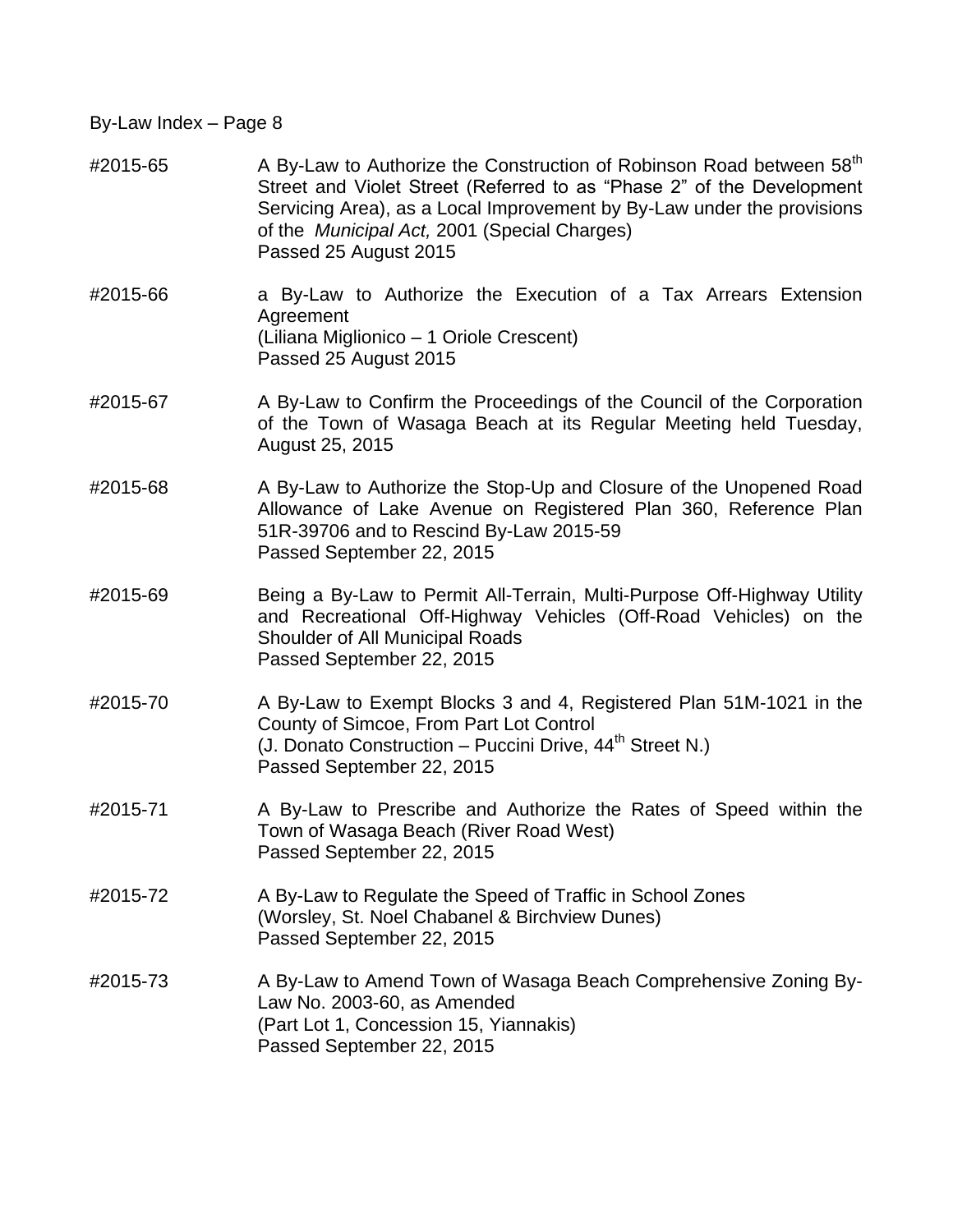- #2015-74 A By-Law to Confirm the Proceedings of the Council of The Corporation of the Town of Wasaga Beach at Its Regular Meeting held Tuesday, September 22, 2015.
- #2015-75 A By-Law to Authorize the Execution of a Tax Arrears Extension Agreement (Jerry Haggarty- 14 Langevin Drive) Passed October 27, 2015
- #2015-76 A By-Law to Authorize the Execution of a Tax Arrears Extension Agreement (Melody Foster  $-52,48^{\text{th}}$  St. S) Passed October 27, 2015
- #2015-77 A By-Law to Provide for the Protection and Conservation of the Watercourses within the Municipality Passed October 27, 2015
- #2015-78 A By-Law to Amend Town of Wasaga Beach Comprehensive Zoning By-Law No. 2003-60, as Amended (2015429 Ontario Inc./Bremont Homes, 878 Mosley) Passed October 27, 2015
- #2015-79 A By-Law to Confirm the Proceeding of the Council of the Corporation of the Town of Wasaga Beach at its Regular Meeting Held Tuesday, October 27, 2015
- #2015-80 A By-Law to Establish Development Charges for the Corporation of the Town of Wasaga Beach Passed November 17, 2015
- #2015-81 A By-Law to Authorize the Mayor and Clerk to Execute Agreements and Documents Regarding the Purchase of Land known as Reference Plan 51R-40185, Part 1 (Freethy Road – Part 1 – Susan Gibson) Passed November 17, 2015
- #2015-82 A By-Law to Confirm the Proceedings of the Council of the Corporation of the Town of Wasaga Beach at its Special Meeting held Tuesday, November 17, 2015
- #2015-83 A By-Law to Appoint a Town Clerk (Holly Bryce – Town Clerk / Manager of Corporate & Strategic Initiatives) Passed 24 November 2015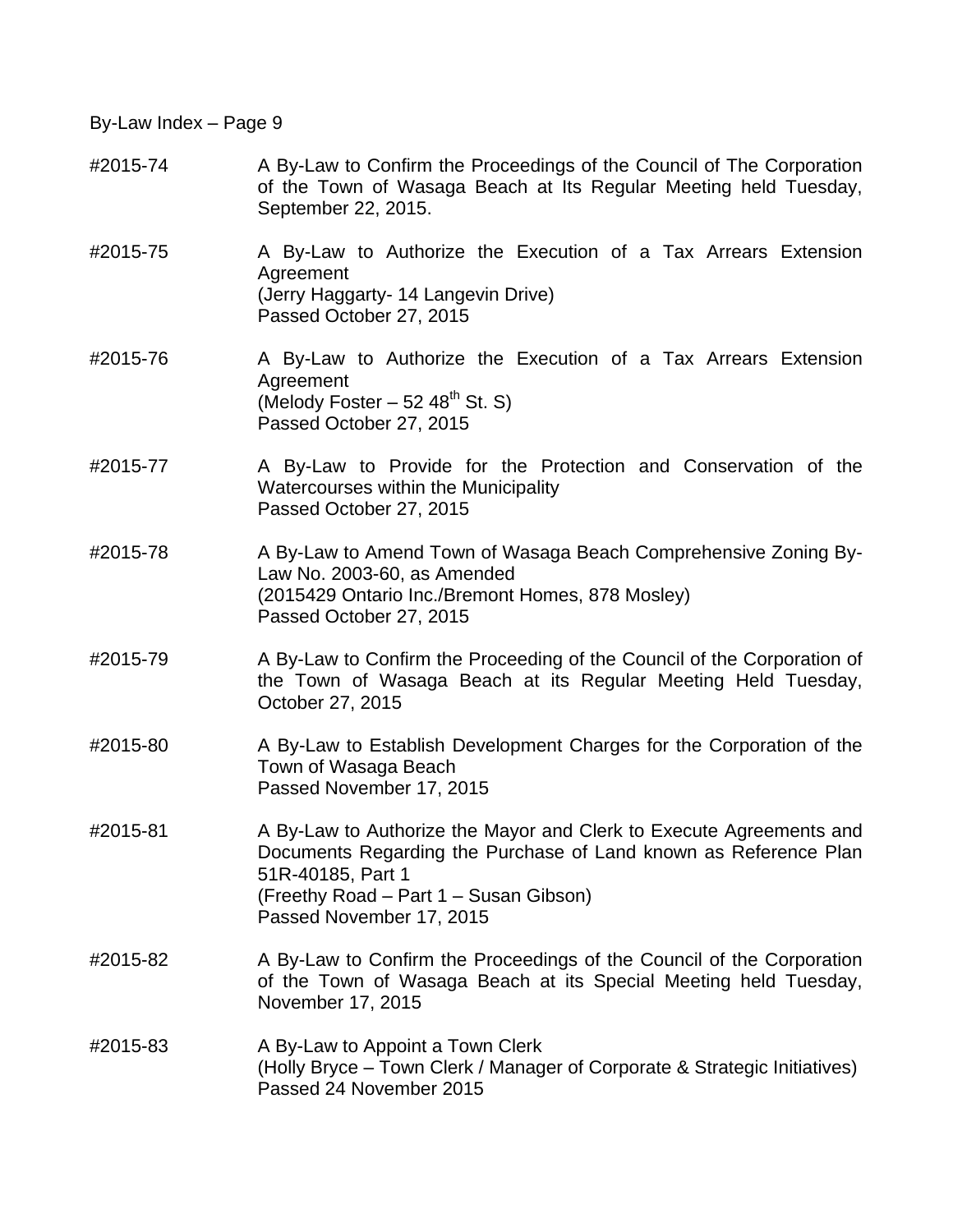| #2015-84 | A By-Law to Appoint an Integrity Commissioner for the Town of Wasaga<br>Beach and Authorize the Execution of an Agreement between Robert J.<br>Swayze and the Town of Wasaga Beach for the Provision of Service as<br>an Integrity Commissioner<br>Passed 24 November 2015                |
|----------|-------------------------------------------------------------------------------------------------------------------------------------------------------------------------------------------------------------------------------------------------------------------------------------------|
| #2015-85 | A By-Law to Authorize Execution of an Agreement with the Township of<br><b>Clearview GIS Technical Services</b><br>(October 13, 2015 – expire November 27, 2015)<br>Passed 24 November 2015                                                                                               |
| #2015-86 | A By-Law to Authorize Execution of an Agreement Between Progressive<br>Waste Solutions and the Town of Wasaga Beach<br>(2016-2018 - Banana's; Dard; Copa Cabana; Ciao Burger & Funnel<br>Tunnel)<br>Passed 24 November 2015                                                               |
| #2015-87 | A By-Law to Remove Schedule "A" of By-Law No. 2005-85 Being a By-<br>Law Respecting Construction, Demolition and Change of Use Permits<br>and Inspections and Replacing it with an Amended Schedule "I" of the<br><b>Consolidated List of Fees and Charges</b><br>Passed 24 November 2015 |
| #2015-88 | A By-Law to Amend Town of Wasaga Beach Comprehensive Zoning By-<br>Law No. 2003-60, As Amended<br>$(60 - 19^{th}$ Street)<br>Passed 24 November 2015                                                                                                                                      |
| #2015-89 | A By-Law to Authorize the Assumption of Part of Freethy Road, Being<br>Part 2 on Reference Plan 51R-4085<br>Passed 24 November 2015                                                                                                                                                       |
| #2015-90 | A By-Law to Assume Certain Streets and the Associated Services in the<br>Town of Wasaga Beach for Blueberry Village Subdivision (Phase 1)<br>Registered Plan 51M-798<br>(Arcadia & Admiral Streets)<br>Passed 24 November 2015                                                            |
| #2015-91 | A By-Law to Confirm the Proceedings of the Council of the Corporation<br>of the Town of Wasaga Beach at its Regular Meeting held Tuesday,<br>November 24, 2015                                                                                                                            |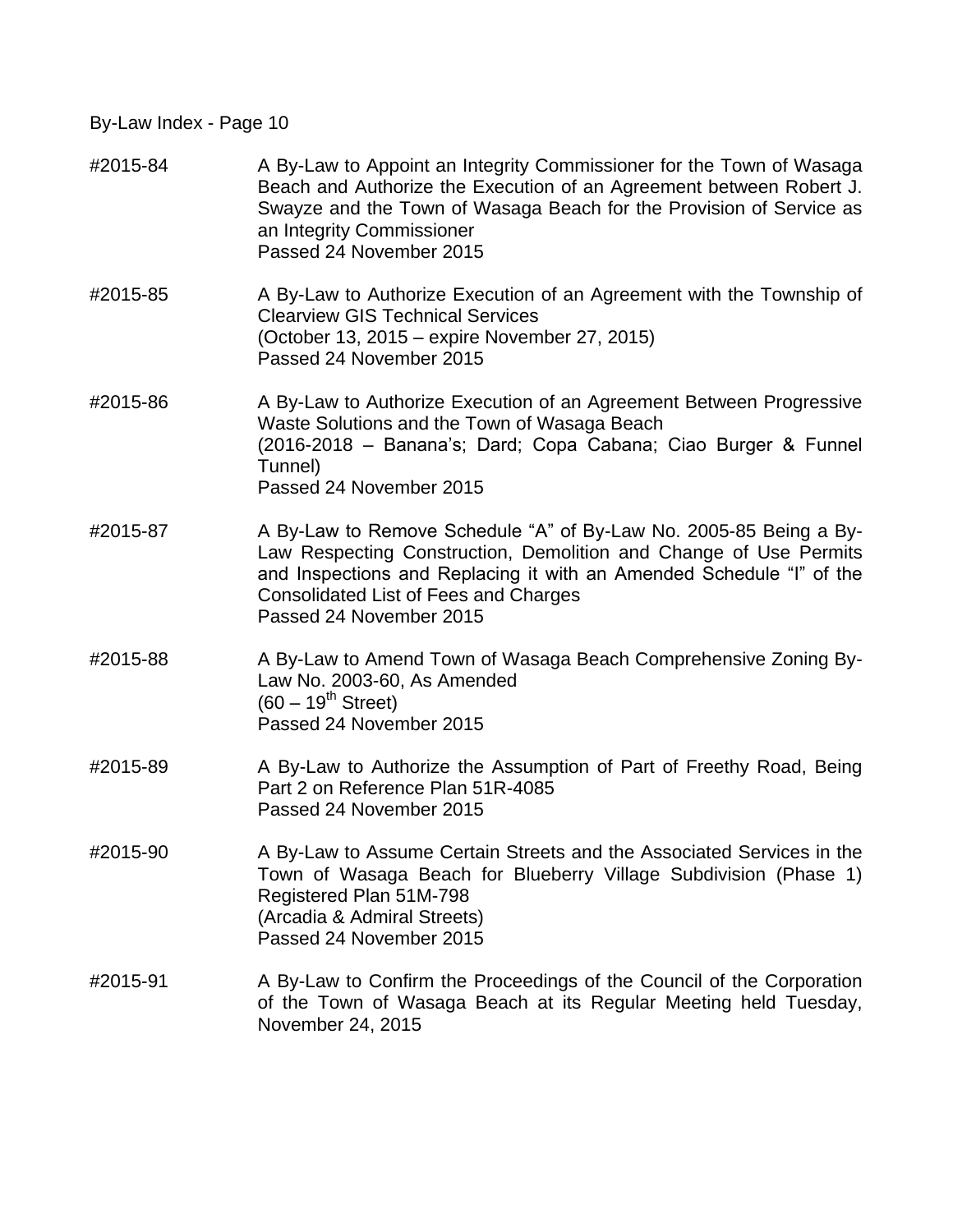- #2015-92 A By-Law to Appoint The Board of Directors of Geosands Inc. and its Subsidiaries, Wasaga Distribution Inc., and Wasaga Resources Services Inc. December 1, 2015
- #2015-93 A By-Law to Amend By-Law 2002-63, Being a By-Law to License, Regulate and Prohibit Certain Types of Animals within the Municipality Passed 1 Dec. 2015
- #2015-94 A By-Law to Assume the Public Land Blocks in the Town of Wasaga Beach for Marl Lake Village Subdivision Registered Plan 51M-796 (Marl Lake Village Subdivision) Passed 1 Dec. 2015
- #2015-95 A By-Law to Assume Certain Streets and the Associated Services in the Town of Wasaga Beach for Marl Lake Village Subdivision (Phase 2) Registered Plan 51M-796 Passed 1 Dec. 2015
- #2015-96 A By-Law to Confirm the Proceedings of the Council of the Corporation of the Town of Wasaga Beach at its Special Meeting held Tuesday, December 1, 2015
- #2015-97 A By-Law to Confirm the Proceedings of the Council of the Corporation of the Town of Wasaga Beach at its Special Meeting held Tuesday, December 15, 2015
- #2015-98 A By-Law to Authorize Execution of a Letter of Agreement between Her Majesty the Queen in Right of the Province of Ontario Represented by the Minister of Transportation for the Province of Ontario and the Town of Wasaga Beach for Funding Provided Under the Dedicated Gas Tax Funds for the Public Transportation Program Passed 22 Dec. 2015
- #2015-99 A By-Law to Govern the Proceedings of Meetings of Town Council and its Appointed Committees Passed 22 Dec. 2015
- #2015-100 A By-Law to Adopt a Policy for Indoor Facility Rental Fees for Community Organizations Passed 22 Dec. 2015